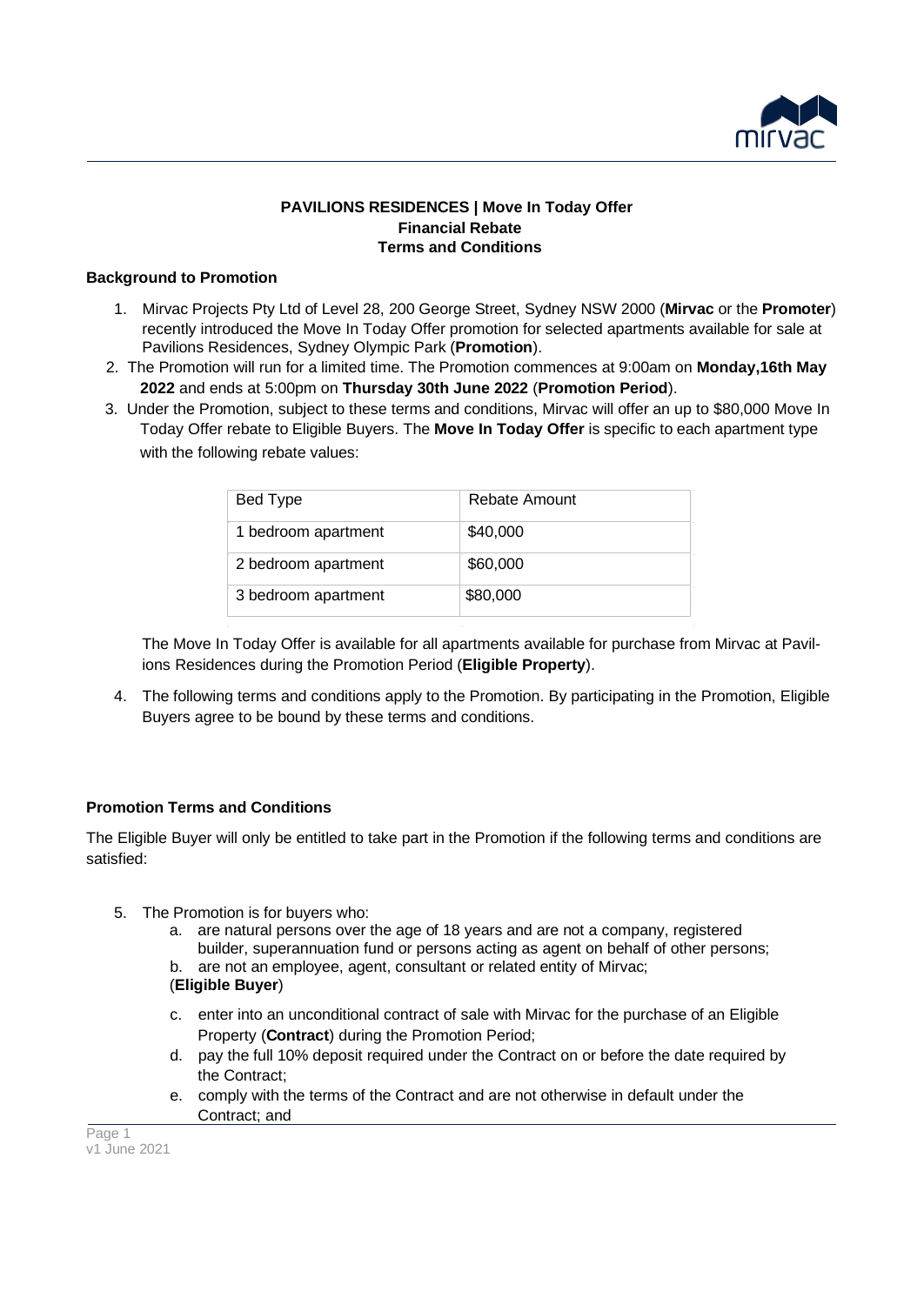

settle the acquisition of the Eligible Property on the due date for settlement required under the Contract.

- 6. Subject to complying with the terms and conditions of this Promotion and the provisions set out in Rebate Clause 79 of the Contract, Mirvac will offer the Eligible Buyer a rebate to the value of the Move In Today Offer (including any GST) (**Promotion Rebate**).
- 7. The Promotion Rebate will be provided by way of an adjustment in favour of the Eligible Buyer at settlement of the Contract.

#### **Further Terms and Conditions of Promotion**

The following additional terms and conditions also apply to the Promotion:

- 8. The Eligible Buyer acknowledges and agrees that the Promotion is non-transferrable, nonrefundable and cannot be exchanged for cash. All taxes which may be payable as a consequence of receiving or participating in the Promotion are the sole responsibility of the Eligible Buyer.
- 9. The Eligible Buyer must disclose the contents of this Promotion to any lending institution providing finance to the Buyer to assist with the purchase of the Property.
	- 10. The Eligible Buyer forfeits all rights to receiving or participating in the Promotion if the Eligible Buyer does not comply with any of these terms and conditions or any term or condition under the Contract.
- 11. This Promotion cannot be used in conjunction with any other promotion or campaign promoted by Mirvac.
- 12. To the extent permitted by law, Mirvac is not liable to the Eligible Buyer for any direct, indirect, consequential, exemplary, incidental, special or punitive damages arising out of or in connection with the Eligible Buyer's participation in this Promotion even if Mirvac has been advised of the possibility of such damages.
- 13. Prior to an Eligible Buyer's entry into the Contract, Mirvac reserves the right, at its sole discretion, to cancel, terminate, modify, extend or suspend the Promotion at any time without notice.
- 14. If there is any inconsistency between these terms and conditions and the provisions of the contract of sale entered into by a person participating in the Promotion, the contract of sale prevails.
- 15. These terms and conditions are governed by the laws of **New South Wales.**

#### **Privacy Collection Statement**

- 1. The Mirvac Group (Mirvac Limited and its controlled entities) collects and uses personal information about you to promote its products and services and may disclose personal information to third parties agents. Mirvac also uses your personal information for related purposes including to request your feedback on the products and services provided by Mirvac. If you do not provide all the personal information Mirvac requests from you, Mirvac may be unable to provide these products or services to you.
- 2. Mirvac may disclose personal information about you to third party agents and service providers to assist Mirvac in the operation of its business to provide the products and services you request. Your personal information may also be disclosed to overseas recipients who use the personal information